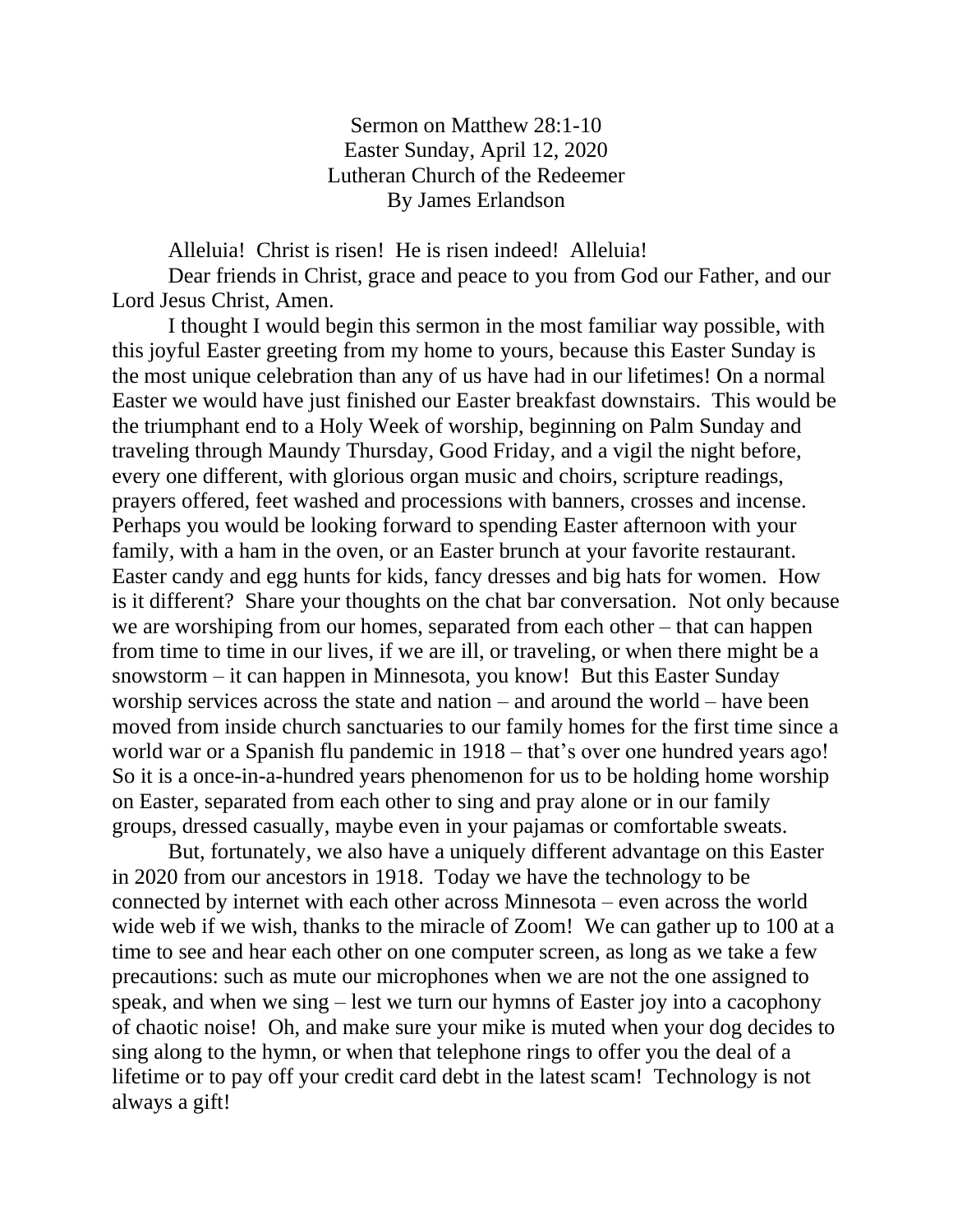One other thing that is different, however, is the ability through technology to interact with each other silently while we worship together – and be invited to do so! On the bottom of your screen there is an icon labeled "chat". I invite you to interact with each other during the sermon by responding with your own thoughts and typing them on the chat bar. Please make them to "everyone" – though you can send a private chat message to another person in this Zoom call, please don't make plans to go to brunch while the sermon and worship service are still on – restaurants are closed during the Stay at Home order anyway! But please share your thoughts that the Easter gospel may bring to you – which makes this an interactive sermon, thanks to Zoom!

Let's try out that chat bar right now. As we know, the setting for that first Easter was the third day following the crucifixion of Jesus. The crowds praising Jesus on Palm Sunday's procession had turned into a jeering mob on Good Friday. It had all gone so fast from that Passover meal the disciples had shared with Jesus, for literally overnight Jesus had been betrayed and arrested, tried before the high priest and Pontius Pilate, flogged, beaten and crucified by noon the next day. He was dead by 3:00 in the afternoon, and buried hastily in a tomb. The disciples were hiding out in fear, devastated, not knowing what lie in the future, and whether they would be arrested and killed, too. So they hid out in the upper room, or in their own homes, scattered around the city. On that first Easter morning, the disciples – the "church" was hiding out in fear and sadness. If Jesus had risen from the dead overnight they hadn't heard or seen anything yet – no "breaking news" on CNN to let them know, no text message and no Twitter feed to give them a clue. Just darkness and isolation from others.

Maybe not so different from today. Many people today across the world are isolated in their homes, if not in fear – at least in confusion about why and how long we will Stay at Home under orders to keep physical distance from each other. 20,000 people in the United States and over 100,000 worldwide have died, with the United States death toll overtaking Italy as the highest. We watch the grim scene of a trench being dug in New York City's public cemetery on Hart Island, for victims of the coronavirus whose bodies have not yet been claimed, because the city morgues are overwhelmed. While most cases and deaths have been on the East Coast, in New York and New Jersey with the highest population, the virus has spread across the nation to Minnesota and the Midwest. Perhaps the worst thing is that we really don't know who "has it", or has been exposed, until it is too late.

So **what fears are you experiencing**, and what are the fears you observe in others around you – or in our nation? Please share your fears in the chat bar – because when we name our fears, we can begin to address them. For some the greatest fear is the unknown, what to expect, and when this might be over. Are we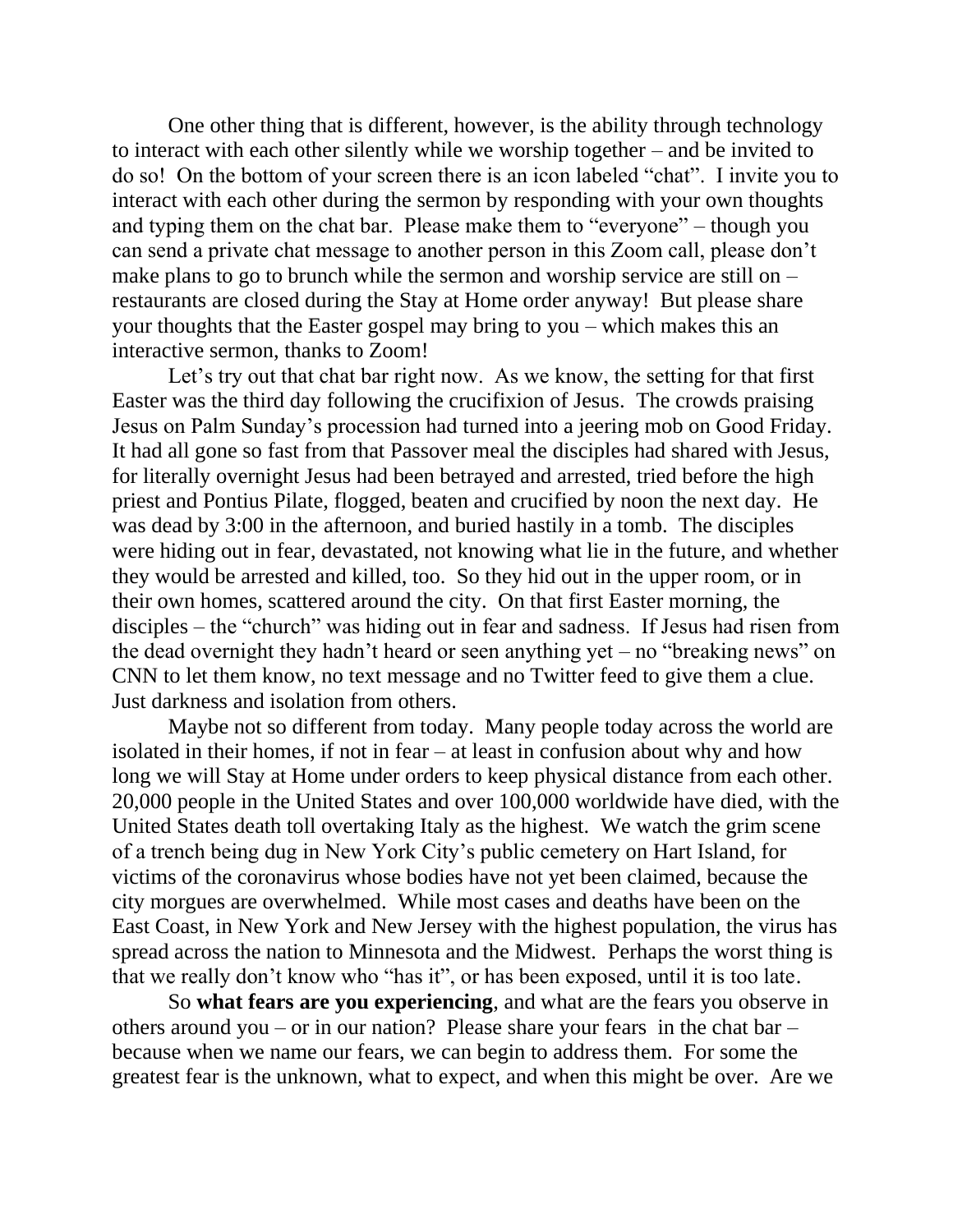doing the right thing with physical distancing and shutting down so many institutions and businesses to keep people safe? Some disagree.

This crisis has even brought questions of faith into the public discussion! In a nation where "separation of church and state" has always been an expectation, never mind the misunderstanding of its original purpose, that *"Congress shall make no law respecting the establishment of religion, or prohibiting the free exercise thereof",* churches, mosques and synagogues have had to decide whether or not to hold public worship services during the holiest times of the year. Most of us have agreed to abide by Stay at Home orders and closed our church buildings, as an act of faith and compassion for the sake of public health and safety of our people (and our neighbors). But for some this has been a controversial order, and a political issue of religious freedom, so some have decided to go on – foolishly, I might add! So most churches are closed for worship today on Easter, when many are packed with worshipers on the greatest festival of the year, which I contend is an act of faith, hope and love – showing good common sense and sound priorities. It could be a better witness to our faith NOT to worship in church today than to "defy the government" and good public health advise and open our doors. So our doors at Redeemer remain locked today, with just a sign saying "Easter Blessings – Pray at Home - Christ is Risen" outside on the lawn.

But staying at home to worship out of concern for each other's safety is a powerful sign of Christian faith, hope and love on this Easter day. **So, what signs of hope do you see?** Please share them! I see how this past Holy Week on Zoom that our home worship has been just as meaningful as any other worship we do together in our beautiful church sanctuary! Not that I want this to go on forever! I miss singing in a choir and filling the church with joyful hymns to the sound of the organ. I miss being with you all – as I know you miss being with each other.

But stripped of our annual traditions and rituals, we find ourselves searching for meaning in all that is happening around us, by looking to scripture, in deeper prayer, and reaching out to each other to communicate. We are searching for faith, hope and love to overcome our fears – and isn't that what Easter and being part of a community of faith is all about? God never promised that our worship services would always be grand or that our churches would be full, our economy always growing, that our health is guaranteed, or our lives and future will go as planned. Instead, the heart of the gospel is that God is with us, that God has sent Jesus to be God's presence with us, whether in sorrow or joy, triumph or tragedy, gain or loss, peace or fear, scarcity or plenty. God our Creator is here, with us, to give us life.

I like what Baptist Pastor David Hulme wrote in Appalachia on April 9, how *"Closing our church doors isn't a lack of faith, it's an act of compassion."* For even though in the conflicting messages given by government and public health leaders these days, when daily events change and common sense seems woefully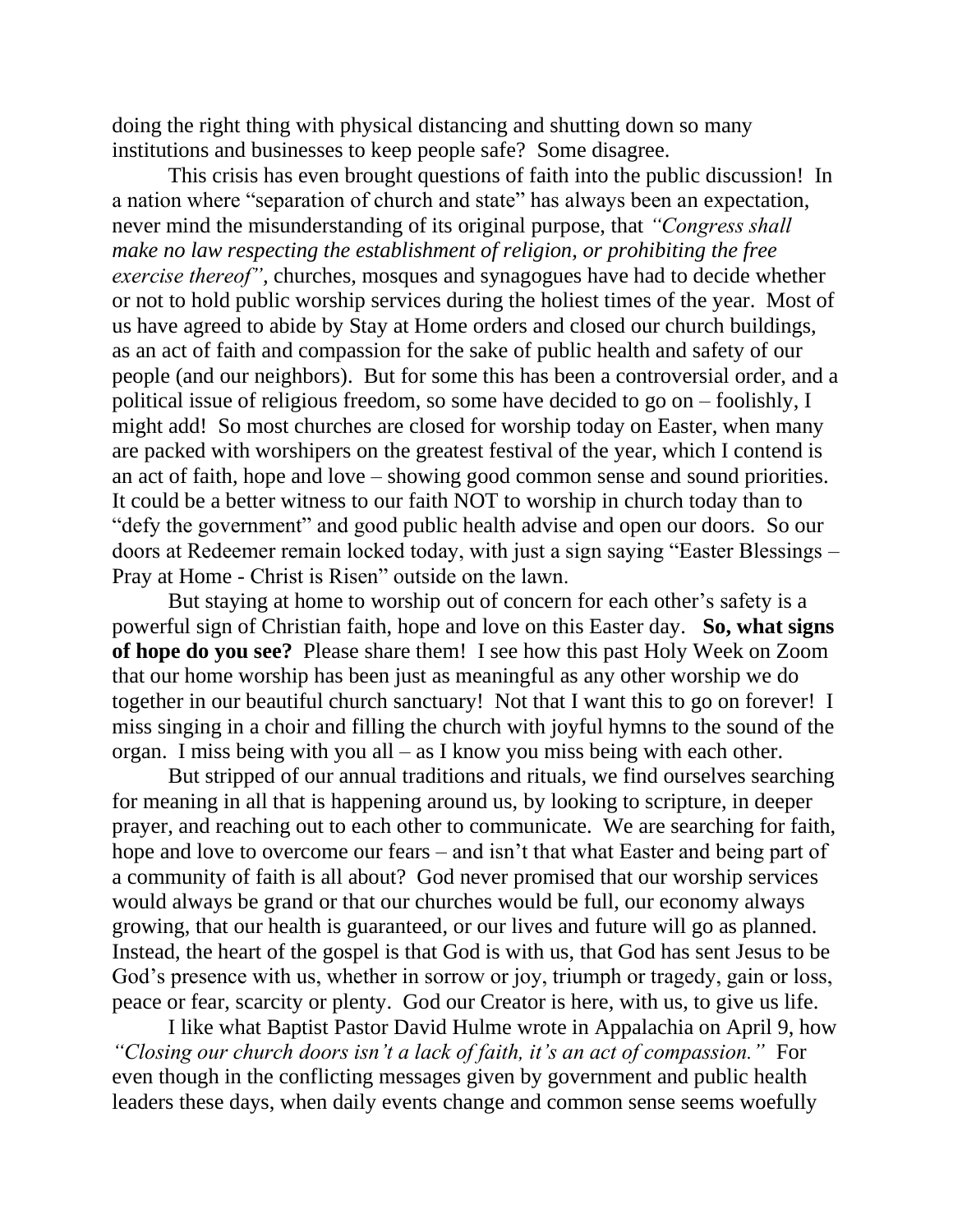inadequate, scripture says *"Trust in the Lord with all your heart; do not lean on your own understanding." (Proverbs 3:5)* So while the building is closed, the church is still open! [For] the church is a body of believers, not a building…If the only mission of the church is to meet together in a building, then we've missed the point of being the church….According to Jesus we are to "go and make disciples" not "stay and make church members." "So COVID-19 has actually forced the church to move outside the comfort of its four walls and do what I was supposed to be doing all along….This Easter we are not worshipping in our church building…but this neither changes nor diminishes the fact that Jesus was crucified, died, and was buried , and then rose from the dead. If I can't celebrate the triumph of life over death, absent a building and a new shirt, then something's wrong."

But there is hope to come. I close with this powerful poem written by Erika Takacs, rector of the Anglican Church of the Atonement in Edgewater, Chicago, and an organist. It's called *"A Coming Alleluia".*

*They say there will be no Easter this year. No hats. No hunts. No hymning. No lilies to fill a bright room with a fanfare of polletn. No garden, no angel, no victory.*

*They say that our journey Born in sackcloth and ashes Will lead us at last to nowhere.*

*And so we sit worried That the tomb this year, Will be found, for once, still full.*

*That Mary and the others Will leave with their spices And come back home with nothing. That this year the women will finally end their work – Anoint and then Leave empty.*

*Ssh. Be still. Do you not hear her? Clucking close by like an old mother hen,*